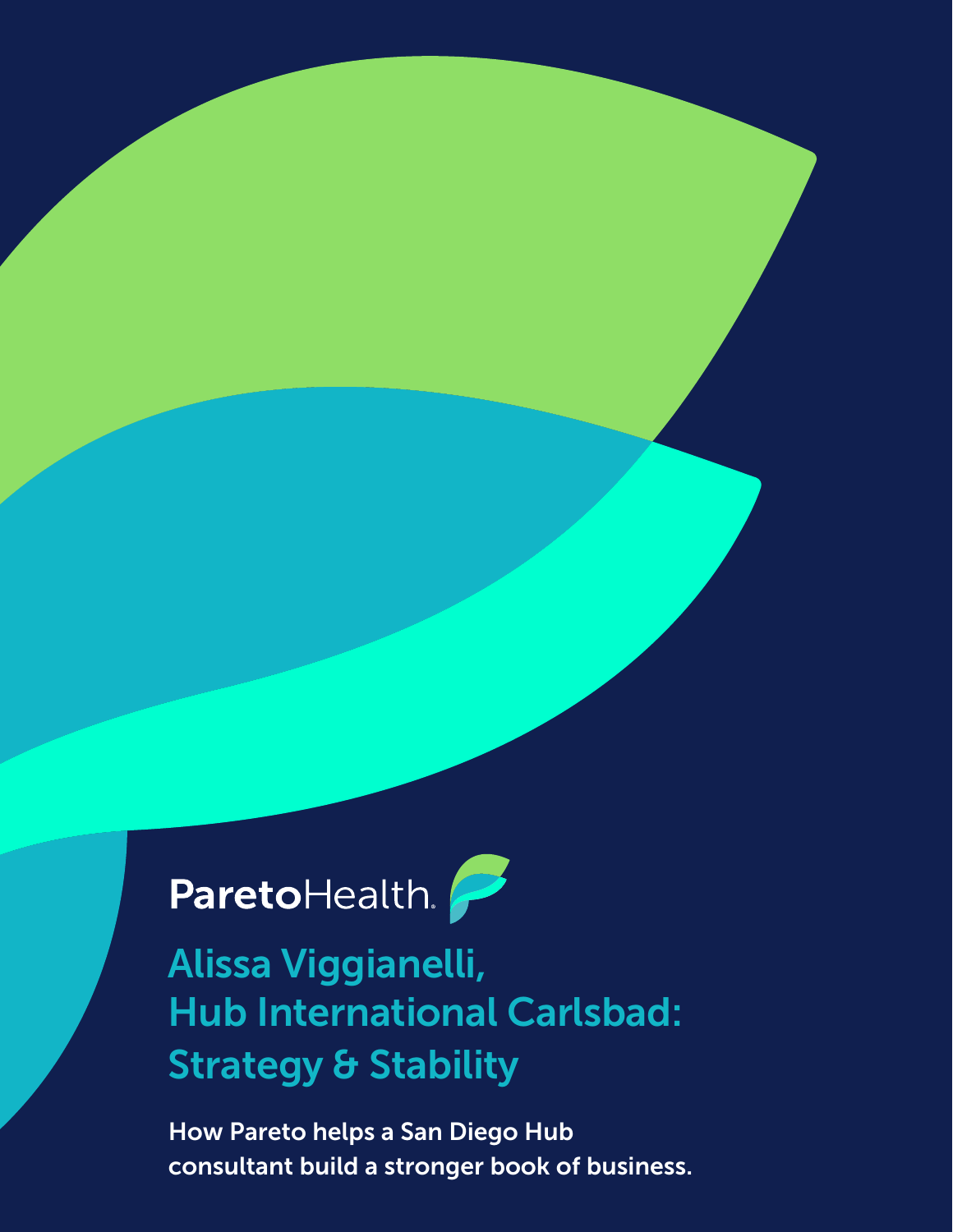## **C** HUB Hub-Carlsbad San Diego Area

## Don't ask Alissa Viggianelli for an insurance quote.

**"We don't provide quotes,"** she'll tell you. **"We provide strategy."** Viggianelli, a benefits consultant with Hub International, says strategy is something too few agents or insurers try to create for their clients—but it pays dividends by helping clients achieve meaningful improvements to the benefit plans over time.

**"It's important to take the time to put together a plan that allows clients to move to a more transparent health insurance model,"** she explains. "This gives clients more control—and more rate stability over time. We take a company's fully-insured plan, and we show them the path to having a more transparent health insurance program like much larger employers have—**just in a simplified way that is not overwhelming to HR and finance teams with too many competing priorities."**

"What's our biggest differentiator? Having a strategic plan. And it really shouldn't be a differentiator. Every agent should have a strategic plan for their clients. But most don't."

## II I feel as if you have to choose<br>your team with captives. your team with captives.

My team is Pareto. Pareto has backed me up and come to bat for me, and I do the same for them."